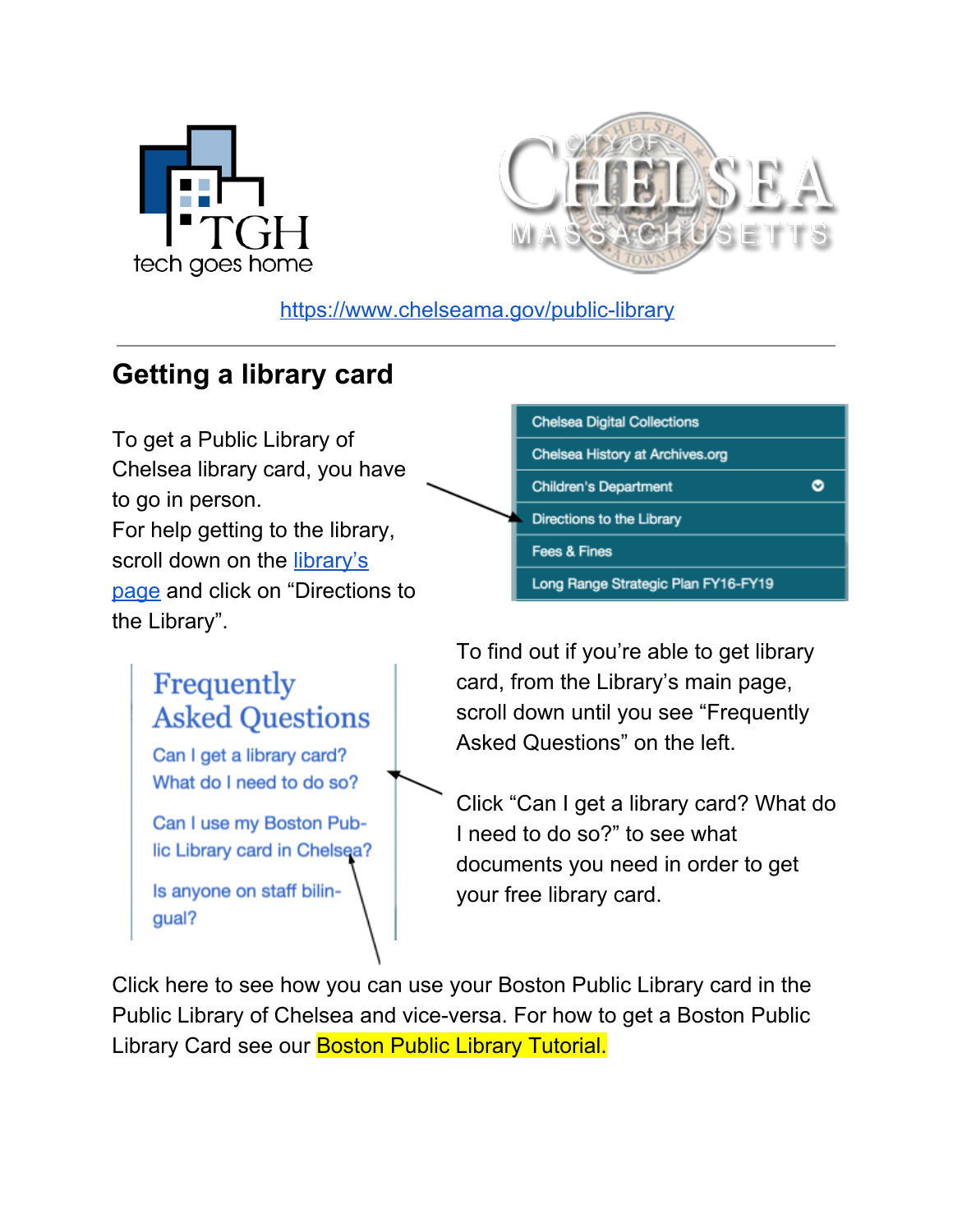#### **Using the Catalog and logging in**



This will redirect you to the Public Library of Chelsea's Catalog page.



If you already have a library card, logging into your account is easy!

Click "Log in/ my BPL" in the upper right corner and put in the card number on the back of your library card and your pin.

Follow the instructions to finish setting up your account

Using the Catalog is easy! Whether you know exactly what you are looking for or not, click where it says "Keyword" and select the best option for you from the dropdown menu.



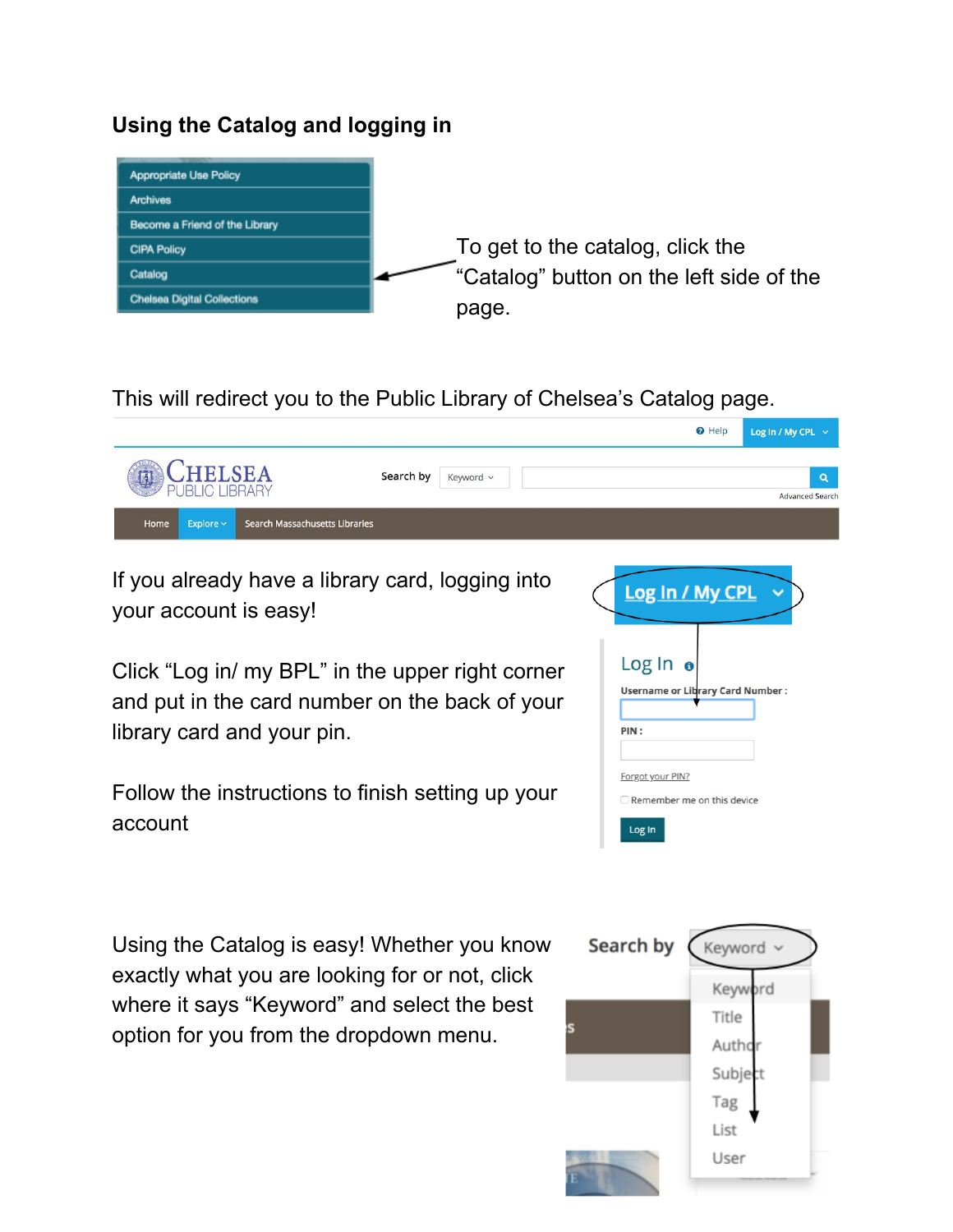Then type what you're looking for in the search bar. For example, if I wanted to search for the book "The Color Purple" it would look like this:

| Search by<br>Title                                          | $\checkmark$        | The Color Purple<br>$\alpha$<br><b>Advanced Search</b>                                                                      |
|-------------------------------------------------------------|---------------------|-----------------------------------------------------------------------------------------------------------------------------|
| 闻<br><b>Books</b>                                           | ㅅ                   |                                                                                                                             |
| Book (37)<br>eBook (11)<br>Paperback (9)<br>Large Print (1) |                     |                                                                                                                             |
| Audiobooks<br>Audiobook CD (2)<br>Streaming Audiobook (1)   | $\hat{\phantom{a}}$ | You'll see that there are many results, you can<br>narrow them down using the categories on the<br>left side of the screen. |
| Movies & TV<br>Streaming Video (10)<br>DVD (2)              | $\hat{\phantom{a}}$ | Place a Hold on<br>$\boldsymbol{\mathsf{x}}$                                                                                |

When you've found the item you want to check out, click the green "Place a hold" button, choose the location you want to pick it up at, and click "Confirm Hold"

| Place a Hold on<br>The Color Purple<br>By Walker, Alice |                               | $\mathsf{x}$                        |
|---------------------------------------------------------|-------------------------------|-------------------------------------|
| Pickup at                                               | BPL - Central Delivery Desk ~ | <b>√</b> Confirm Hold<br>No. go bac |
| Enable Si                                               | <b>BPL - Central</b>          |                                     |
|                                                         | BPL - Central Delivery Desk   |                                     |
|                                                         | <b>BPL-Adams Street</b>       | <b>iii</b> For Later<br>$\sim$      |
| 印<br>Pape                                               | BPL- Brighton                 |                                     |
| Avail                                                   | BPL- Charlestown              | Place a Hold                        |
|                                                         | BPL- Chinatown                |                                     |
| Pape                                                    | BPL- Codman Square            | <b>ii</b> For Later<br>$\sim$       |
|                                                         | $nnr$ $r_{n,n+1}$<br>.        |                                     |

This same process can be used to find ebooks, audiobooks, videos and music.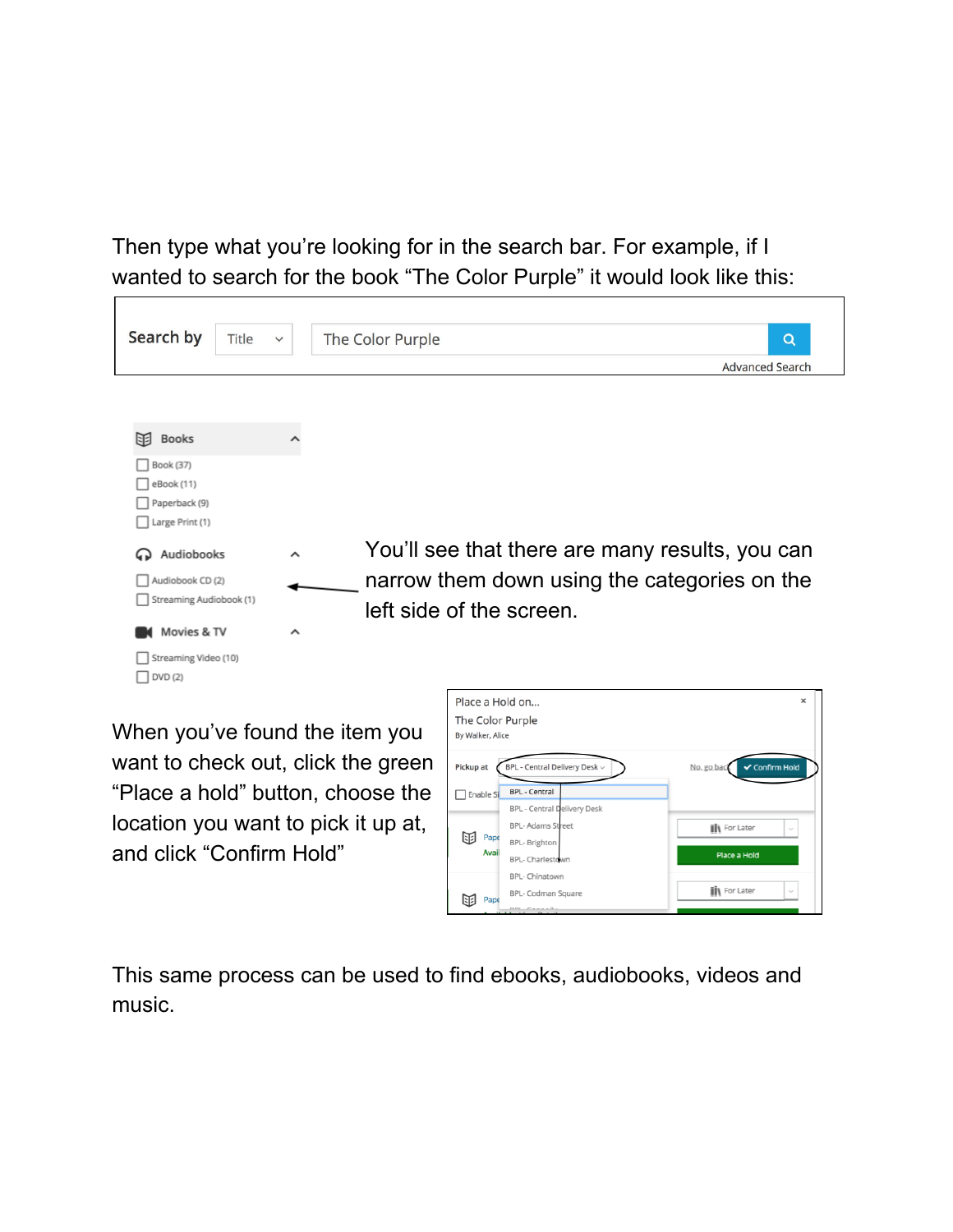### **Museum Passes**

| <b>Meeting Room Application</b>      |  |  |  |
|--------------------------------------|--|--|--|
| <b>Museum Pass Information</b>       |  |  |  |
| <b>New Titles</b>                    |  |  |  |
| <b>Policies</b>                      |  |  |  |
| <b>Reserve Museum Passes Online!</b> |  |  |  |
| <b>Teen Department</b>               |  |  |  |
|                                      |  |  |  |

The library does more than renting out books! On the Library's main page click on "Museum Pass Information" to see details about passes that the museum offers and how to reserve one.

Click "Reserve Museum Passes Online" to be redirected to a new page where you can see what passes are available when.

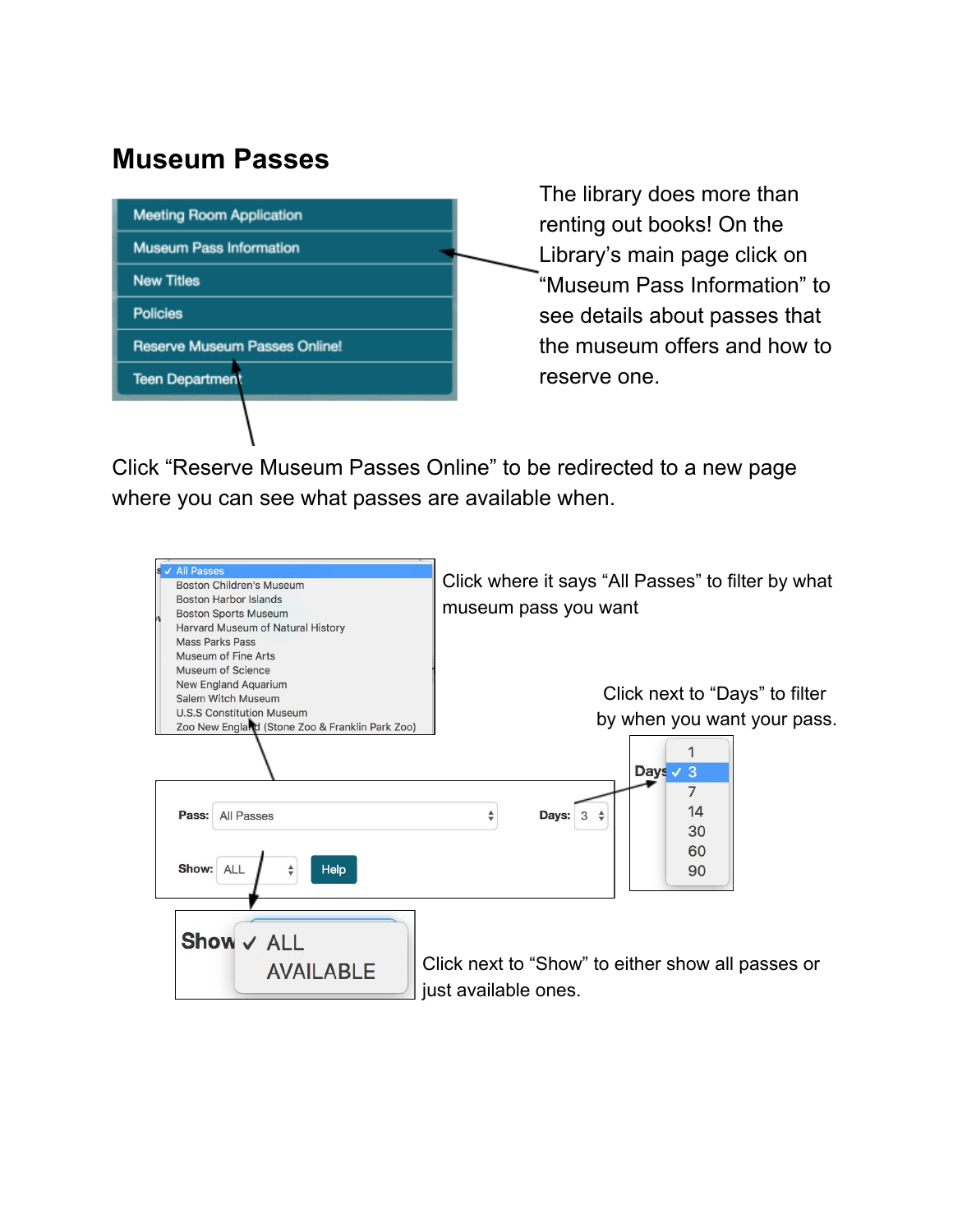From there, scroll down to see passes within the number of days that you specified.



Click "Request Pass" and follow the directions to book your pass!

## **Children's Department**

The Children's Department at the Chelsea Public Library serves children from preschool age to middle school age, as well as their parents, guardians, teachers, and caregivers.



Click around these tabs to see events for children at the library.